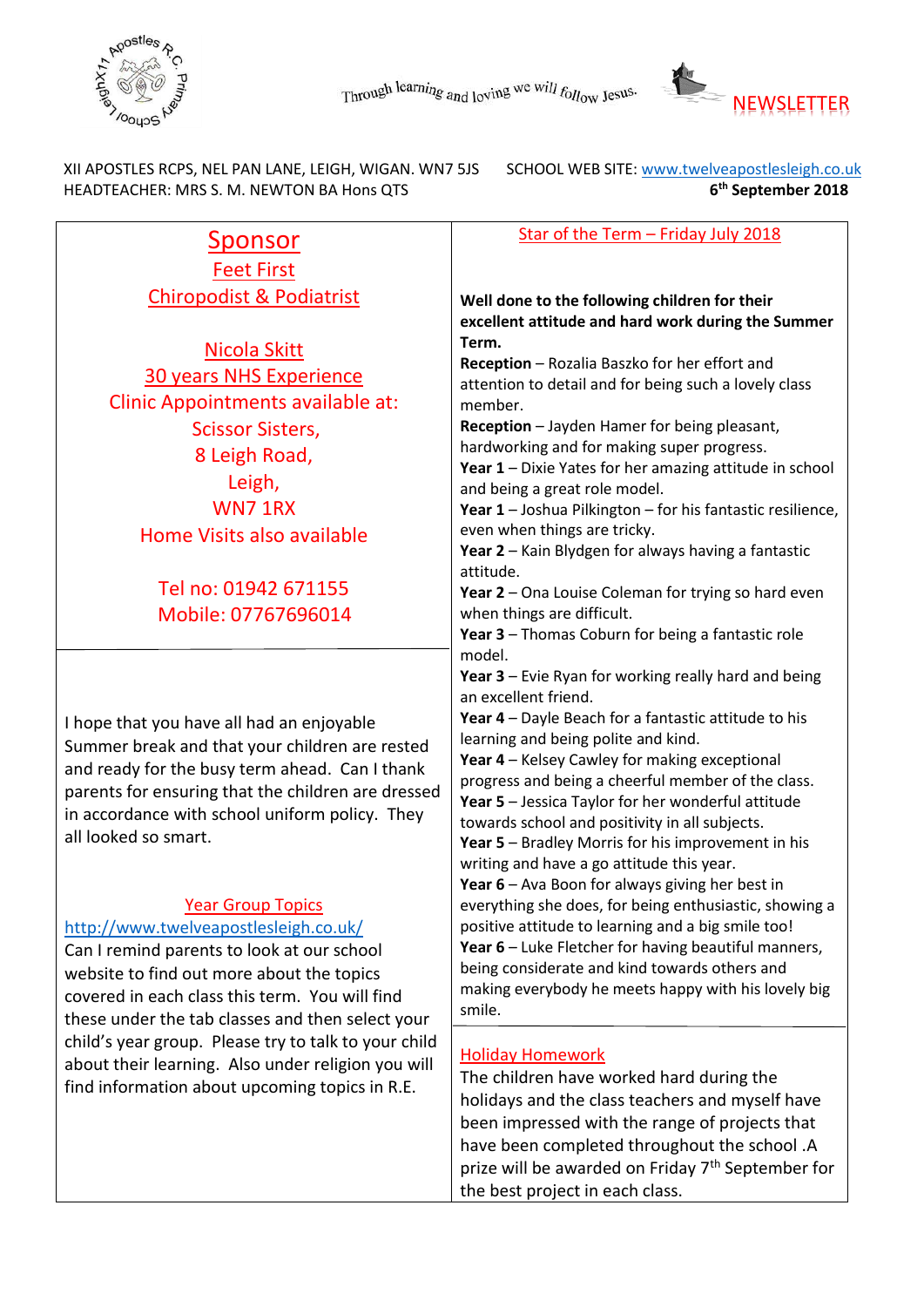| <b>Asthmatic Children</b>                                                                                                                                                                                                                                                                                                                                                                | Friends Annual Meeting - Thursday 13 <sup>th</sup> September at<br>9.00 am in the School Hall                                                                                                                                                                                                                                                                                                                                                                                                                                                                                                                                              |
|------------------------------------------------------------------------------------------------------------------------------------------------------------------------------------------------------------------------------------------------------------------------------------------------------------------------------------------------------------------------------------------|--------------------------------------------------------------------------------------------------------------------------------------------------------------------------------------------------------------------------------------------------------------------------------------------------------------------------------------------------------------------------------------------------------------------------------------------------------------------------------------------------------------------------------------------------------------------------------------------------------------------------------------------|
| If your child requires an inhaler whilst in school,<br>please collect and complete an asthma card from<br>the school office.                                                                                                                                                                                                                                                             | A warm invitation goes out to all parents especially<br>our new parents to come and join us for this meeting.<br>The friends play a crucial role in organising fund<br>raising events to purchase new equipment and pay for<br>visits and visitors to school. This benefits all the<br>children.                                                                                                                                                                                                                                                                                                                                           |
| <b>Data Collection Forms</b><br>This week your child should have brought home a<br>white data collection sheet. If you have not<br>already returned this form to school, please<br>ensure it is sent in tomorrow. The form is vitally<br>important so as we can update your child's<br>details and contact information.<br>Mass at XII Apostles Church - Thursday 20 <sup>th</sup> Sept  | School Photographer - Tue 25 <sup>th</sup> Sept at 9.00 am<br>The photographer will be in school taking family<br>or individual portraits. If you would like pre-<br>school children to be included please bring them<br>into school at 9.00 am.                                                                                                                                                                                                                                                                                                                                                                                           |
| at 9.00 am                                                                                                                                                                                                                                                                                                                                                                               |                                                                                                                                                                                                                                                                                                                                                                                                                                                                                                                                                                                                                                            |
| Mass to celebrate the beginning of a new school<br>year. Parents, relatives and parishioners are<br>invited to join the children to celebrate mass<br>which will be led by our Year 6 pupils.                                                                                                                                                                                            | <b>Swimming Lessons</b><br>Year 3 and selected children in year 5.<br>Swimming lessons will resume on Tuesday 11 <sup>th</sup><br>September.                                                                                                                                                                                                                                                                                                                                                                                                                                                                                               |
| Year 6 Collective Worship - Friday 5 <sup>th</sup> October at 3.00<br>pm<br>Parents are invited to join Mrs Marsden and the<br>children in prayer at the end of school day.<br>Year 4 - Harvest Assembly - Friday 5 <sup>th</sup> October 9.00<br>am.<br>Parents, relatives and friends are invited to this<br>special assembly. Please join Miss Hitchen and the<br>children in Year 4. | Mrs Anne Nelson - Our New Pastoral Support<br><b>Mentor</b><br>Hello, my name is Anne Nelson. My Main Role is to<br>help the children with any problems they may be<br>having, either in school, or at home. I am always here<br>to listen, give support, and offer any advice and<br>guidance that I can. This can be done in small groups,<br>or on a 1-1 basis with individual children. Part of my<br>role is to help to improve behaviour and attendance in<br>school, and also working in the new Nurture Room.<br>I am also here to give similar support to parents and<br>families and, where further help is needed, I can liaise |
| Form Attached - Application for Free School Meal<br><b>Eligibility &amp; Pupil Premium.</b><br>Please can all parents and guardians complete the<br>form attached as your child may be entitled to Free<br>School Meals and return it to the school office.                                                                                                                              | with a variety of other agencies outside school,<br>making referrals when required. So, please let me<br>know if you feel that you need any help, support or<br>advice.<br>I can be contacted by the main office.<br>Further updates to follow $\odot$                                                                                                                                                                                                                                                                                                                                                                                     |